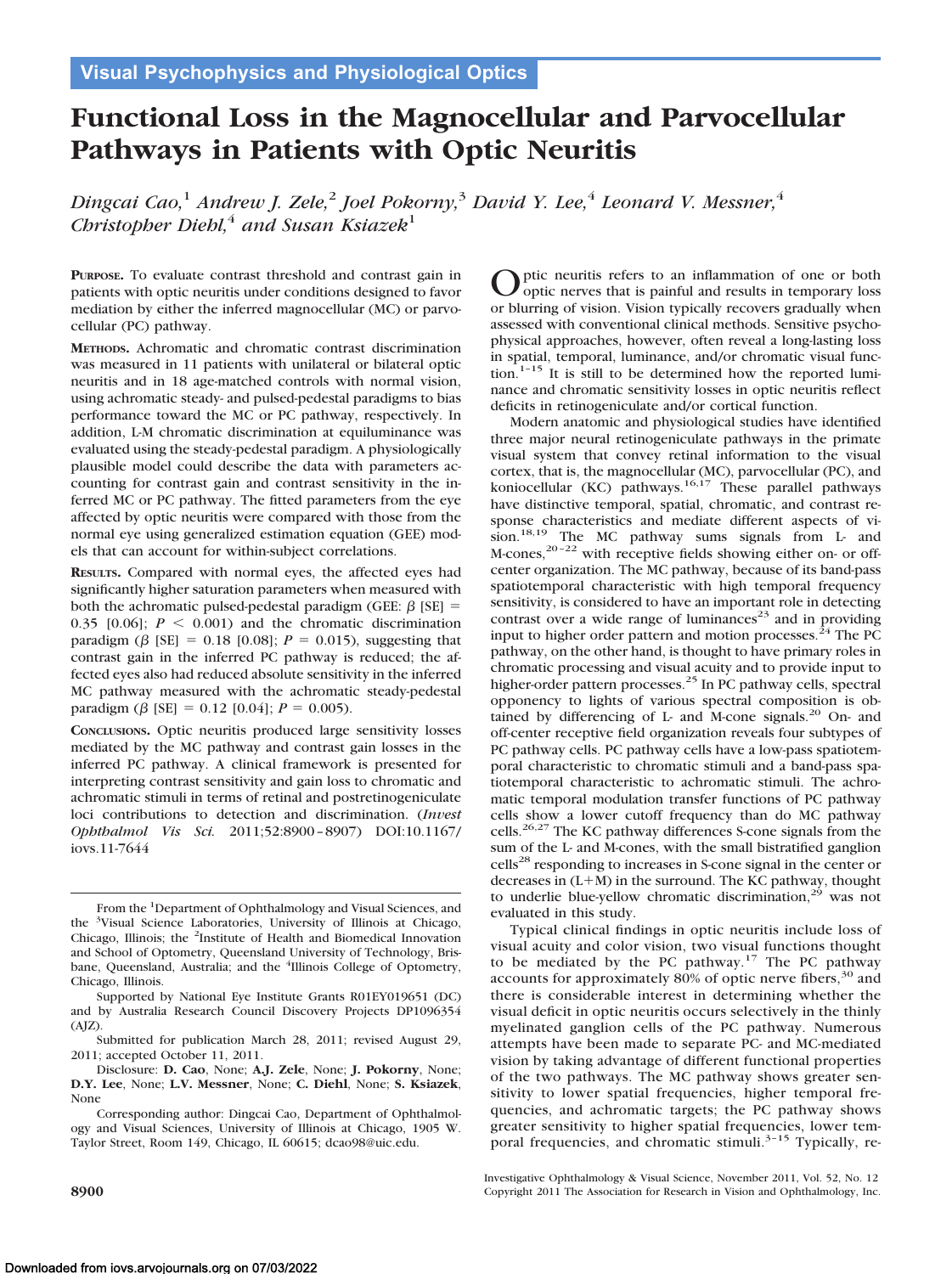duced chromatic or luminance sensitivity has been interpreted as PC or MC deficits, respectively, and it has been reported that the visual deficit in optic neuritis is greater in the PC pathway than in the MC pathway.<sup>9</sup> This interpretation is precarious since the PC ganglion cell responds well to achromatic stimuli.<sup>18</sup> Further, different metrics used for achromatic and chromatic stimuli make the direct comparison of visual performance between the inferred PC and MC deficits difficult. In the present study, we addressed two outstanding questions in the study of luminance and chromatic sensitivity losses in optic neuritis by using an experimental approach that measures the sensitivity of both pathways to the same spatiotemporal stimuli, a necessary requirement for interpreting the relative sensitivity losses in the two pathways. First, we sought to determine achromatic contrast sensitivity in both the PC and MC pathways. Second, we wanted to measure PC pathway achromatic and chromatic contrast gain responses.

In this study, we investigated MC and PC deficits in optic neuritis using a set of psychophysical paradigms developed by Pokorny and Smith<sup>31</sup> to separate MC and PC pathway contrast discrimination on the basis of differential contrast response characteristics of primate MC and PC cells. MC cells show response saturation to luminance contrast, whereas the PC cells' responses are relatively linear, and MC cells have much greater contrast gain than PC cells.<sup>32</sup> The PC chromatic contrast gain is intermediate between the achromatic MC and PC contrast gains. $33$  Unlike stimulus paradigms used in previous studies, these paradigms measure the responses of the two pathways by using identical stimuli that differ only before and after adaptation. We used two psychophysical paradigms: the pulsed-pedestal paradigm, to reveal PC contrast gain, and the steady-pedestal paradigm, to evaluate steady state MC pathway sensitivity. The rationale for the paradigms revealing MC or PC mediation are fully explained elsewhere.<sup>31,33-35</sup> Briefly, PC mediation of the pulsed-pedestal thresholds is inferred from the congruence of contrast gain parameters derived from the pulsed-pedestal data<sup>31</sup> and parameters from single unit primate retina PC recordings. $32$  MC mediation of the steadypedestal thresholds is inferred from the similarity of contrast gain parameters derived from the pedestal- $\Delta$ -pedestal data and parameters from single unit primate retina MC recordings. Although contrast gain is established in the retina, postretinal factors can alter sensitivity and may modify contrast gain parameters.<sup>35</sup> The relative sensitivities of thresholds under the pulsed- and steady-pedestal paradigms are determined by the spatial and temporal presentation parameters. The stimulus parameters in the present experiment were chosen so as to obtain a large separation between inferred MC and PC function. Temporal summation data $31$ and spatial summation data<sup>36</sup> show that the optimal conditions for having the MC pathway mediate steady-pedestal thresholds and the PC pathway mediate pulsed-pedestal thresholds are briefly presented test stimuli  $(<50$  ms) subtending approximately 1° visual angle.

This methodology has been adopted for use in a variety of clinical studies. $34,37-44$  Further, the chromatic contrast discrimination paradigm developed by Smith et al. $45$  extends the achromatic contrast discrimination tasks by evaluating chromatic contrast gain in the PC pathway by using the same spatial and adaptation configuration as for the achromatic paradigm. By this method, we evaluated the association between achromatic and chromatic contrast sensitivity and contrast gain in the PC pathway and determine whether optic neuritis influences the association strength.

#### **METHODS**

# **Apparatus and Calibration**

The stimuli were displayed on a calibrated 17-inch CRT color monitor (NEC, Dallas, TX, controlled by a 10-bit radius video card hosted in a Macintosh G4 computer; Apple Computer, Cupertino, CA). The CRT display was run at a refresh rate of 75 Hz to ensure that artifacts generated by the raster scan would not affect the discrimination threshold.<sup>46</sup> Calibration procedures have been described elsewhere.<sup>45</sup>

#### **Stimuli**

A 2  $\times$  2 pedestal array of four 1° squares (pedestal) separated by 0.06° was set within a uniform  $9.2^{\circ} \times 8.7^{\circ}$  rectangular surround (Fig. 1). For each trial, one square in the pedestal array was randomly chosen as the test square that differed in luminance or chromaticity from other squares during the stimulus presentation (four-alternative forced choice procedure). The pedestal was either pulsed simultaneously with the test square for 26.6 ms during the trial period (pulsed-pedestal condition) or presented continuously (the steady-pedestal condition). The stimulus configuration is therefore identical during the test period in the pulsed and steady paradigms. Figure 1 shows the stimulus configurations for the achromatic pulsed-, achromatic steady-, and chromatic steady-pedestal conditions.

Throughout the experiment, the surround was metameric to the equal-energy-spectrum light  $[L/(L+M) = 0.665]$  and  $[S/(L+M) = 1.0]$ . The surround luminance was set to  $12.0 \text{ cd/m}^2$  (115 effective Td in young normal adults<sup>47</sup>). It is possible that rods are active at this light level; however, rod contributions to the MC or PC pathway are very weak for equal-energy–spectrum light stimuli at retinal illuminances higher than 100 Td.<sup>48,49</sup> For luminance discrimination with the pulsedand steady-pedestal conditions, there were five pedestal contrasts. The



**FIGURE 1.** Stimulus paradigms for the achromatic pulsed-pedestal condition (*top*), achromatic steady-pedestal condition (*middle*), and chromatic steady-pedestal condition (*bottom*). All three paradigms shared the same spatial stimulus configuration. A pedestal consisting of a 2  $\times$  2 pedestal array of four 1° squares separated by 0.06° was set within a uniform  $9.2^{\circ} \times 8.7^{\circ}$  rectangular surround. For each trial, one square in the pedestal array was randomly chosen as the test square, which differed in luminance or chromaticity from other squares during the stimulus presentation. The observer's task was to identify which square differed from the other three. The pedestal was either pulsed simultaneously with the test square for 26.6 ms during the trial period (pulsed-pedestal condition) or presented continuously (the steady-pedestal condition). The achromatic pulsed-pedestal condition reveals PC pathway achromatic contrast gain, the achromatic steady-pedestal condition reveals steady state MC pathway sensitivity, and the chromatic steady-pedestal condition reveals PC pathway chromatic contrast gain.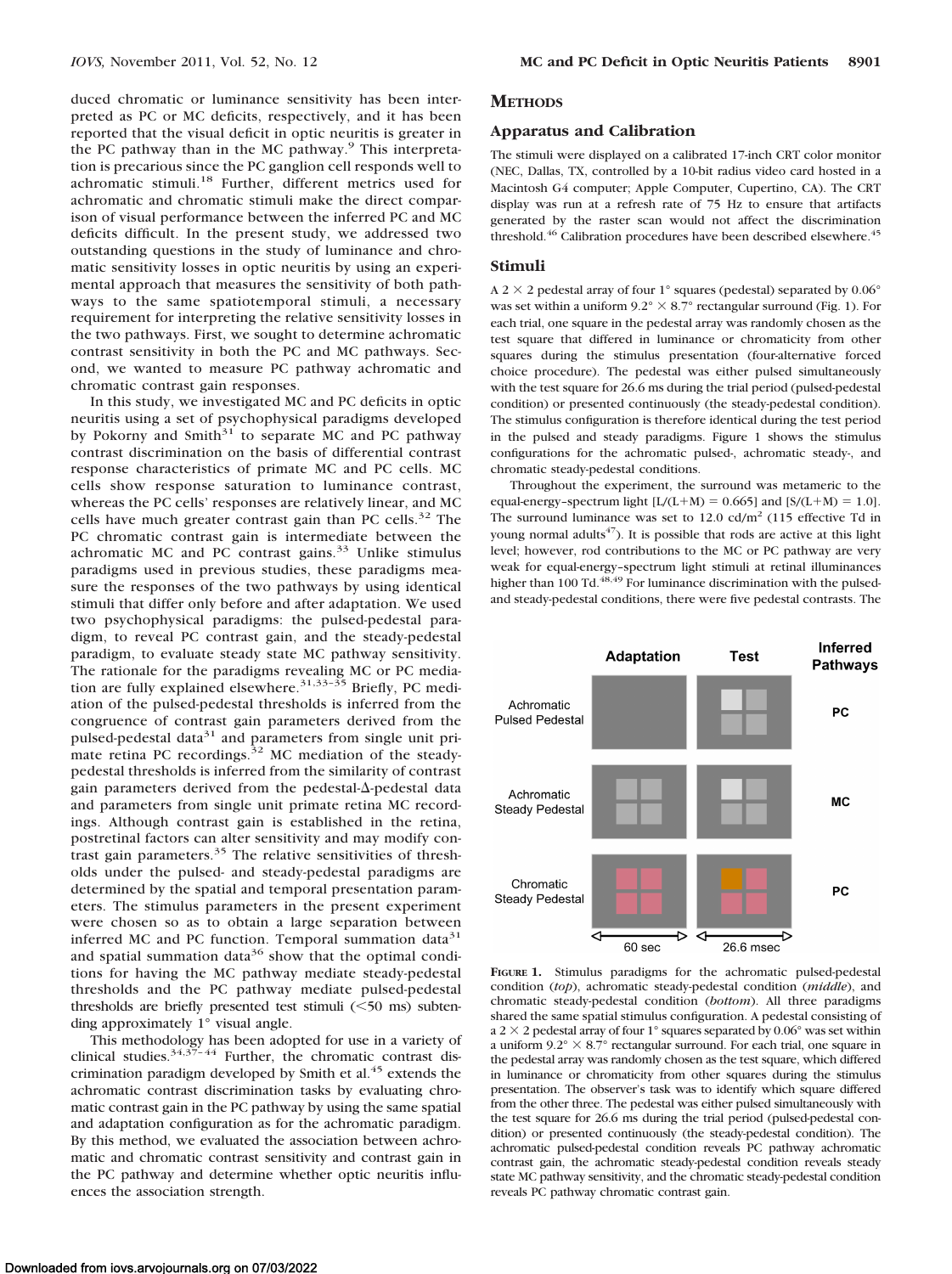pedestal luminances were 7.6, 9.5, 12.0, 15.1, and 19.0 cd/m<sup>2</sup>. For chromatic discrimination, there were five chromatic contrasts along the  $L/(L+M)$  axis with a constant S-cone excitation. The pedestal L/(L+M) chromaticities were 0.62, 0.64, 0.665, 0.68, and 0.70. For color-normal observers, the chromatic steady and pulsed-pedestal paradigms yield similar data. $45$  In the present study, we measured L/M discrimination thresholds for the steady-pedestal condition only.

#### **Observers**

The sample included 18 control observers (14 women and 4 men) who had no health complaints, best corrected visual acuity of 20/20 or better, and no history of eye disease and 11 observers who had optic neuritis (9 women and 2 men). All provided informed consent in compliance with the Declaration of Helsinki. The normal observer and optic neuritis patients' ages did not differ significantly (mean  $\pm$  SD: 33.9  $\pm$  9.8 years vs. 38.2  $\pm$  10.7 years; *P* = 0.282). Persons with optic neuritis were recruited from the patient population at the Illinois Eye Institute, Illinois College of Optometry, and the Eye Clinics of The University of Chicago. All observers (other than the investigators) were paid for their services. Patients were selected from a chart review to identify individuals with the following characteristics: acute/subacute loss of vision in one or both eyes occurring over 1 week; improvement in vision beginning at 4 weeks after onset, often associated with loss of color vision and pain on eye movement; were between 18 and 60 years of age with no evidence of systemic diseases associated with optic neuritis or other eye disease. All patients had a comprehensive ophthalmic examination. The episode of optic neuritis had occurred at least 6 months before inclusion and the best corrected visual acuity at the time of entry was better than 20/50. The characteristics of the 11 optic neuritis patients are listed in Table 1. Among the patients, eight had bilateral optic neuritis and three had unilateral optic neuritis. Seven patients had a diagnosis of multiple sclerosis (MS), two (P6 and P9) did not have MS, and in two, the diagnosis of MS was indeterminable (P1 and P10).

### **Procedure**

During experiments, the observer sat in a dimly lit room at 1 m away from the display and monocularly viewed the stimuli. A black eye patch covered the nontested eye. Before each session, the observer was dark adapted for 3 minutes. Each condition began with a 2-minute adaptation period to the surround light level to stabilize the observer's adaptation. For the steady-pedestal paradigm, there was an additional 1-minute period of adaptation to the pedestal and surround. Short auditory beeps signaled the beginning and end of each adaptation period, and the start of each trial. A fixation square (4 min arc), present between trials to aid fixation, was extinguished to signal the trial onset. A random-double staircase procedure was used to determine a discrimination threshold. In one staircase, the test square threshold was measured in an increment direction, in the other, a decrement direc-

**TABLE 1.** Clinical Characteristics of ON Patients

tion. During each trial, the observer's task was to identify the location of the test square within the four-square pedestal array by moving the mouse cursor into the area where the test square appeared. No feedback was provided. Ten reversals were measured for both the increment and the decrement staircases. The average of the last six reversals was taken as threshold. Including short breaks, the total test time for all three conditions with one eye was approximately 45 minutes. Once one eye was tested, the observer could choose to test the other eye after an extended break or on another day.

#### **Modeling**

The luminance and chromatic discrimination data are presented in the results as the change in L-cone luminance  $(\Delta L \text{ cd/m}^2)$  as a function of pedestal L-cone luminance. Note that the L-cone luminance is equivalent to 0.665 of the luminance value for luminance discrimination data, which were fitted by a physiological based contrast response model for MC and PC pathways.<sup>31,33</sup> The achromatic contrast response is described by a Michaelis-Menten saturation function $32$ :

$$
R = R_0 + R_{\text{max}} C / (C_{\text{sat}} + C) \tag{1}
$$

where  $R_{\text{max}}$  is the maximum response rate,  $C_{\text{sat}}$  is the half-maximum contrast response, and *C* is the stimulus Michelson contrast. Contrast gain is defined as  $R_{\text{max}}/C_{\text{sat}}$ , the derivative of equation 1 at 0 contrast  $(C = 0)$ . Therefore, contrast gain expressed in logarithmic units is linearly related to  $-\log(C_{\text{sat}})$ . A contrast discrimination threshold can be obtained when the differential responses to two contrasts (*C* and a  $[C + \Delta C]$  reaches the criterion,  $\delta$ . Therefore, the pulsed-pedestal luminance discrimination threshold can be derived from equation 1:

$$
log(\Delta L) = K_{p_a} + log[(C + C_{sat_a})^2] - log[C_{sat_a} - k(C + C_{sat_a})]
$$
\n(2)

where  $\Delta L$  is the discrimination threshold (L-cone cd/m<sup>2</sup>),  $K_{p_a}$  (p denotes pulsed, a denotes achromatic) is the vertical scaling parameter in logarithmic unit that represents PC-mediated absolute threshold (therefore,  $-K_{p,a}$  represents contrast sensitivity), and *k* represents  $\delta/R_{\text{max}}$ , which is typically small and was set as 0 when fitting the pulsed-pedestal data. There are two free parameters for the achromatic pulsed-pedestal condition ( $K_{p_a}$  and  $C_{\text{sata}}$ ). Note that the 0 contrast data were not used for pulsed-pedestal model fitting because the pulsed- and steady-pedestal conditions have the same (0 contrast) stimulus, and detection was empirically established to be mediated by the inferred MC pathway. The steady-pedestal luminance discrimination data for a pedestal luminance,  $L$  (in L-cone cd/m<sup>2</sup>), are described by

$$
\log(\Delta L) = K_{s_{\perp}a} + \log(L) \tag{3}
$$

| ON<br>Patient   | <b>Sex</b> | Age<br>(y) | <b>OD</b>  |         |     |                   | <b>OS</b>  |         |            |                   |           |
|-----------------|------------|------------|------------|---------|-----|-------------------|------------|---------|------------|-------------------|-----------|
|                 |            |            | <b>BVA</b> | HVF(MD) | ON  | <b>Onset Year</b> | <b>BVA</b> | HVF(MD) | ON         | <b>Onset Year</b> | <b>MS</b> |
| P <sub>1</sub>  | F          | 42         | 20/20      | $-3.29$ | Yes | 2006              | 20/20      | $-4.6$  | Yes        | 2006              | Unknown   |
| P <sub>2</sub>  | F          | 29         | 20/25      | $-2.43$ | Yes | 2000              | 20/25      | $-1.8$  | Yes        | 2000              | Yes       |
| P <sub>3</sub>  | F          | 26         | 20/25      | $-1.16$ | Yes | 2005              | 20/20      | $-0.81$ | No         |                   | Yes       |
| P4              | F          | 29         | 20/20      | $-2.97$ | Yes | 2005              | 20/20      | $-3.65$ | Yes        | 2005              | Yes       |
| P <sub>5</sub>  | F          | 30         | 20/25      | $-3.52$ | Yes | 1998              | 20/25      | $-1.19$ | <b>Yes</b> | 2002              | Yes       |
| <b>P6</b>       | F          | 56         | 20/25      | $-0.14$ | Yes | 2006              | 20/25      | 0.82    | Yes        | 2006              | No.       |
| P7              | M          | 40         | 20/50      | $-3.52$ | Yes | 1993              | 20/20      | $-2.24$ | Yes        | 2004              | Yes       |
| P <sub>8</sub>  | F          | 34         | 20/20      | 0.48    | Yes | 2007              | 20/20      | $-0.54$ | No         |                   | Yes       |
| P <sub>9</sub>  | F          | 32         | 20/20      | $-0.1$  | Yes | 2008              | 20/20      | $-1.32$ | Yes        | 2008              | No.       |
| P <sub>10</sub> | F          | 55         | 20/20      | $-1.25$ | No. |                   | 20/25      | $-1.87$ | Yes        | 2004              | Unknown   |
| P11             | M          | 47         | 20/30      | $-1.94$ | Yes | 2008              | 20/20      | $-2.77$ | Yes        | 2008              | Yes       |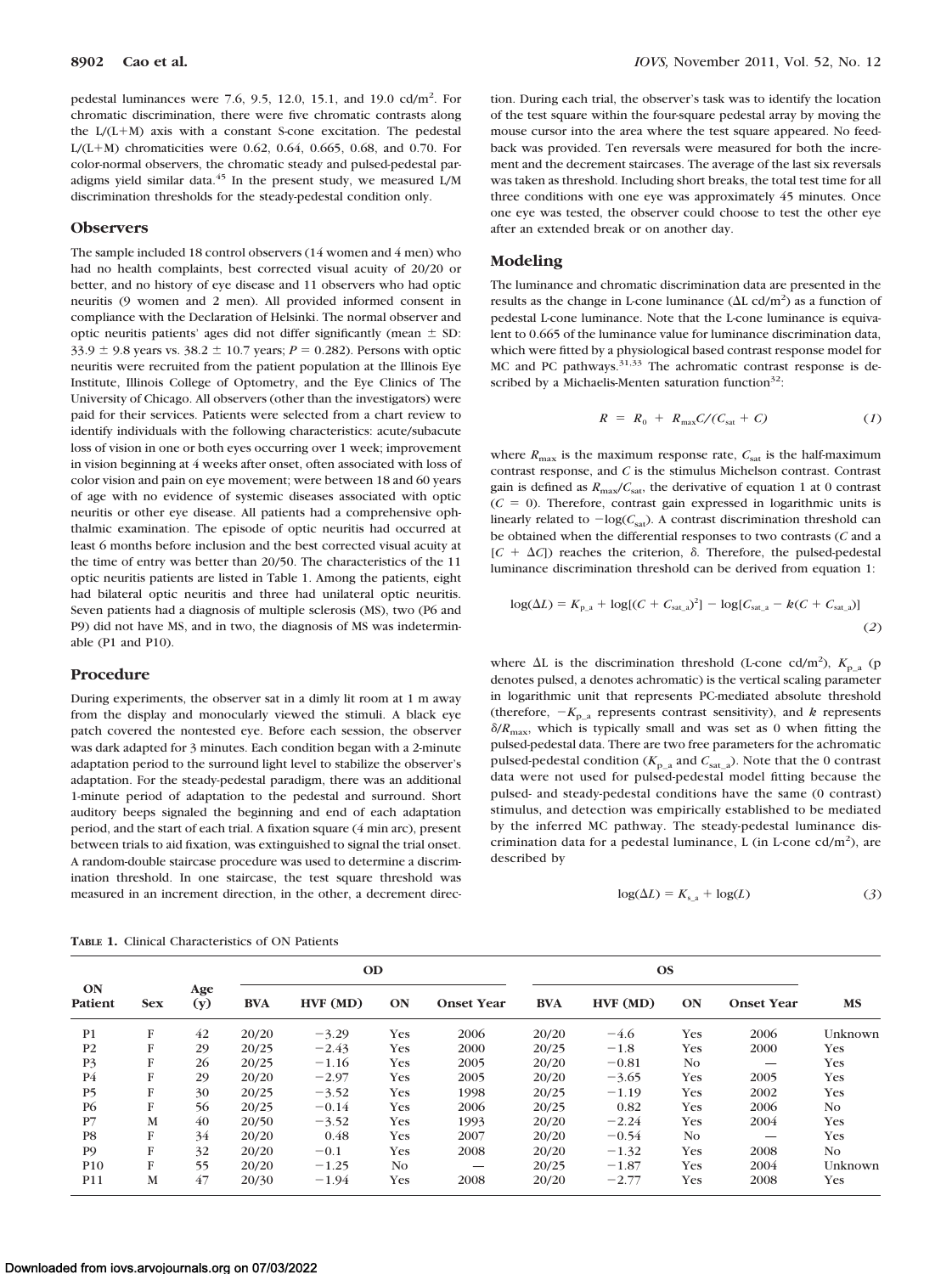where  $K<sub>s</sub>$ <sub>a</sub> is the vertical scaling parameter in logarithmic units, which represents absolute threshold in logarithmic units. Therefore,  $-K_{s,a}$ represents MC-mediated absolute sensitivity.

The L/M chromatic discrimination data were fitted with a model of L and M cone spectral processing based on the spectral opponent PC pathway of primates.20,26,50 Briefly, after a gain control mechanism of L and M cone excitations, the spectral opponent signal is subject to subtractive feedback. The response to a chromatic contrast change from the adapting chromaticity then follows a static saturation function describing retinal ganglion PC cell responses to contrast changes from their adapted steady state level. The details of the chromatic discrimination model are described elsewhere. $45,51$  The L/M chromatic discrimination data were fitted with the model:

$$
log(\Delta L) = K_{s_c} + log[(\Delta \text{OPP} + \text{OPP}_A + \text{SAT}_c)^2/\text{SAT}]
$$

$$
- log[I_{\text{max}}/\text{G}(L) + m_{\text{max}}/\text{G}(M)] \quad (4)
$$

where  $K_{s,c}$  (s denotes steady, c denotes chromatic) represents the vertical scaling factor expressed in logarithmic units (therefore,  $-K_{\rm s}$ <sub>c</sub> for contrast sensitivity),  $OPP_A$  represents the spectral response to the adapting chromaticity, OPP represents the change in the spectral response with the pedestal chromaticity from the adapting chromaticity, and SAT<sub>c</sub> is the PC spectral processing half-saturation term. Note that the saturation term  $(SAT<sub>c</sub>)$  does not have the same meaning as that for achromatic discrimination  $(C_{\text{sat}_a})$ . For achromatic discrimination,  $C_{\text{sat}}$  a is in the physical contrast domain, whereas  $\text{SAT}_c$  is in the spectral response domain. There are two free parameters for the L/M chromatic discrimination model  $(K_{s_c}$  and SAT<sub>c</sub>).

## **Statistical Analysis**

Three of the patients had unilateral defects based on the clinical criteria defined in the Methods section. The unaffected eyes of the patients were excluded from analysis. Each observer's fitted luminance and chromatic model parameters were used for further statistical analysis. First, we examined the distributions of the parameters. Some of the parameters were not normally distributed. Although a nonparametric approach might be appropriate for analysis because there would be no requirement for normality, it has limitations in controlling confounding factors, such as age, or dealing with correlations between the eyes of the observers. We preferred to rely on parametric methods to compare the fitted model parameters between affected and nonaffected eyes, and a log transform proved satisfactory to establish normality. To examine the functional loss of optic neuritis, we used a generalized estimation equation (GEE) modeling approach to account for correlations between the eyes of the same observer.<sup>52</sup> GEE analysis is a modern version of repeated-measures ANOVA with flexibility for fitting outcome variables with various distributions by application of link functions and specifying the variance–covariance structure in repeated measurements by using a sandwich algorithm. We used an identity link function for the fitted parameters that were considered to have normal distributions. The GEE models compared the parameters between affected eyes (coded as 1) and normal eyes (coded as 0). For all the GEE analyses, age was controlled, because aging is an important factor for MC- and PC-mediated detection or discrimination.<sup>37</sup> Since not all the optic neuritis was identified as caused by MS, we conducted additional GEE analysis with MS patients only. GEE models were used to assess the association between two fitted model parameters and whether the strength association differed between normal observers and optic neuritis patients, with one parameter as the outcome. The independent variables included the other parameter, disease group (affected, coded as 1, vs. normal, coded as 0) and their interaction. A significant interaction would indicate the association strength differs between the groups. When the association between achromatic steady and pulsed paradigms was assessed, the parameters from the pulsed paradigm were used as the outcome variables; when the association between the steady chromatic paradigm and the achromatic pulsed paradigm was evaluated, the parameters from the chromatic paradigm

were the outcome variables. When the association between the gain parameter and absolute sensitivity parameter was assessed, the gain parameter was the outcome variable.

## **RESULTS**

First, we investigated the functional loss in optic neuritis by comparing the estimated parameters between the normal observers and optic neuritis patients. Then, we evaluated how the estimated parameters related to each other in the normal observers or patients.

#### **Functional Loss in Optic Neuritis**

We estimated the 95% confidence intervals (CIs) for the luminance and chromatic discrimination thresholds for each paradigm as a function of pedestal L-cone luminance  $(cd/m^2)$  of the normal observers from their model parameters (equations 2– 4). The luminance and chromatic discrimination thresholds of each participant with optic neuritis are plotted in reference to the 95% CI of the normal observers (Figs. 2, 3, shaded bands).

Figure 2 shows the individual optic neuritis patient's luminance discrimination for the pulsed-pedestal (open symbols) and steady-pedestal (filled symbols) conditions and the bestfitting models (lines). Thirteen of the 19 optic neuritis eyes had discrimination data falling outside of the 95% CI of the controls. There is evidence of differential sensitivity losses in MC and PC contrast sensitivity and of changes in the slopes of the PC contrast discrimination function in optic neuritis eyes. Figure 3 shows the individual optic neuritis patients' chromatic discrimination data. Ten of 19 optic neuritis eyes had chromatic contrast discrimination functions that differed in either shape or sensitivity compared with the control limits. The differential effect of optic neuritis on PC-mediated achromatic and chromatic contrast discrimination will be considered next.

To directly evaluate the change in contrast sensitivity to achromatic (inferred MC and PC) and chromatic (inferred PC) stimuli and the contrast gain of the PC pathway to achromatic and chromatic stimuli in patients with optic neuritis, we analyzed the parameters from the physiologically based model. It was first determined by inspection of the distributions of the fitted parameters that there were no major deviations from a normal distribution for  $K_{p_a}$ ,  $K_{s_a}$ , and  $K_{s_a}$ . The parameters  $C_{\text{sat} a}$  and SAT<sub>c</sub> were not normally distributed and log transformations, which are directly related to log contrast gain  $\left(-\log[C_{\text{sat\_a}}] \text{ or } -\log[C_{\text{sat\_c}}] \text{ for contrast gains}\right)$ , satisfied normal distribution criteria and were used for GEE analysis. Figure 4 shows the fitted contrast sensitivities  $(-K_{s-a} - K_{p-a}$ , and  $-K_{p_c}$ ) and contrast gains ( $-\log[C_{\text{sat}_c}]$  or  $-\log[C_{\text{sat}_c}]$ ) in normal eyes and affected eyes in optic neuritis patients. The affected eyes had significantly higher  $K<sub>s</sub>$  than did the normal eyes ( $\beta$  [SE] = 0.12 [0.04];  $P = 0.005$ ), suggesting optic neuritis. The affected eyes also had higher  $log(C_{sat_a})$  ( $\beta$  [SE] = 0.35 [0.06];  $P < 0.001$ ) and higher log(SAT<sub>c</sub>) ( $\beta$  [SE] = 0.18 [0.08];  $P = 0.015$ ), suggesting that optic neuritis reduced PC-mediated contrast gain for achromatic and chromatic processing. However,  $K_{p_a}$  and  $K_{s_c}$  were not significantly different between normal eyes and affected eyes  $(K_{p-a}: \beta$  [SE] =  $-0.03$  [0.04]);  $P = 0.461$ ;  $K_{s_c}$ :  $\beta$  [SE] = 0.53 [0.46];  $P =$ 0.255), indicating optic neuritis did not significantly affect PC-mediated detection sensitivity. Additional analysis with the subset of seven patients with MS revealed the same results. That is, the affected eyes in MS patients had reduced MCmediated absolute sensitivity ( $P < 0.001$ ) and PC-mediated contrast gain estimated from the achromatic pulsed-pedestal paradigm  $(P \le 0.001)$  and chromatic steady-pedestal paradigm  $(P = 0.049)$ , but did not alter PC-mediated detection sensitivity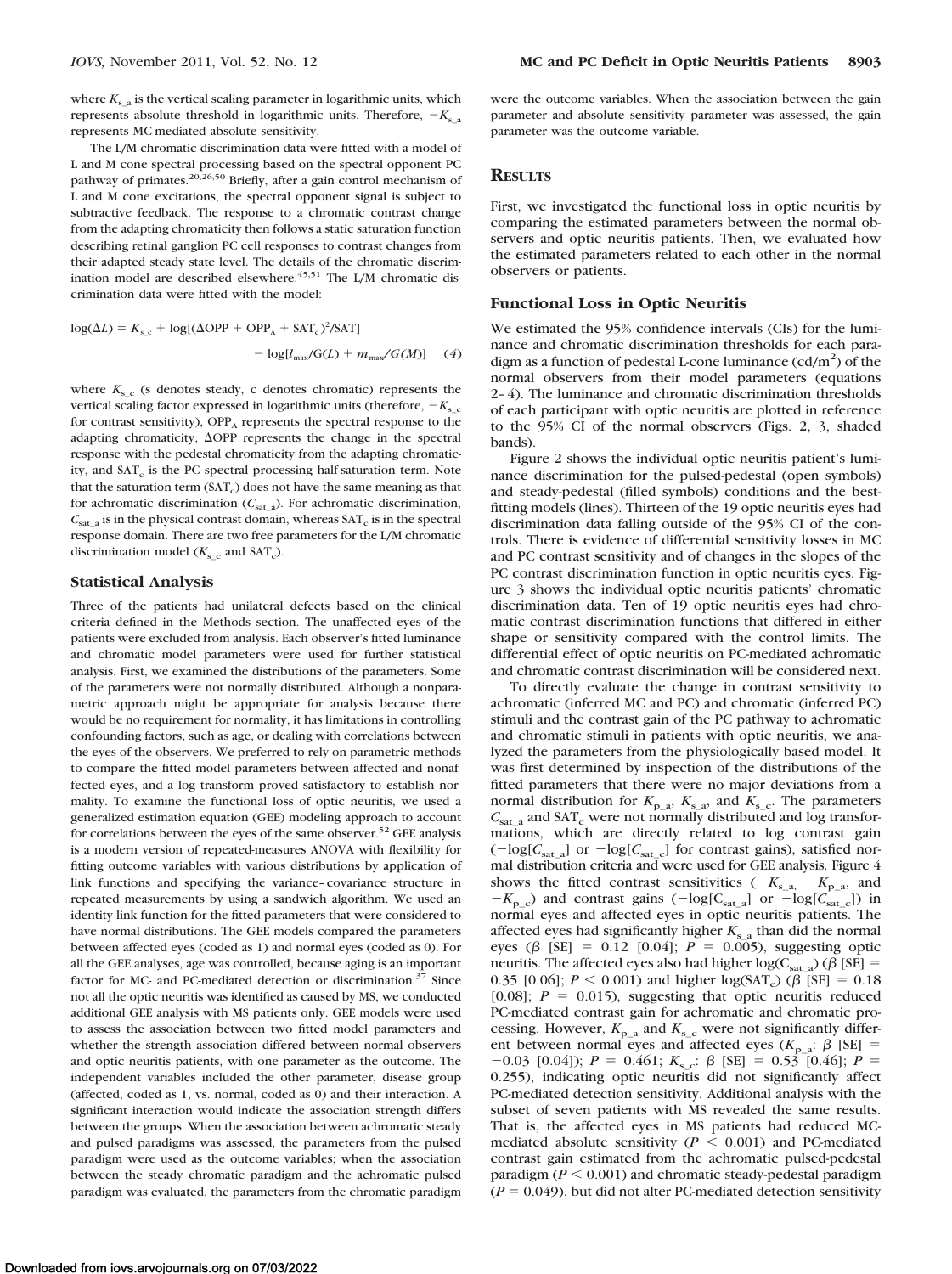

**8904 Cao et al.** *IOVS,* November 2011, Vol. 52, No. 12

**FIGURE 2.** The luminance discrimination threshold for optic neuritis patients, in reference to the 95% CI (*shaded area*) defined by the normal observer data. *Open symbols*: data for the achromatic pulsed-pedestal paradigm; *filled symbols*: show data for the achromatic steady-pedestal paradigm; *lines*: model fits of equations 2 and 3. *Arrow*: the retinal illuminance of the surround.

 $(P = 0.628$  for achromatic pulsed-pedestal paradigm and  $P =$ 0.121 for chromatic steady-pedestal paradigm).

## **Association among Fitted Parameters for the PC Pathway**

GEE modeling showed that the association strength did not differ between normal observers and optic neuritis patients, as none of the interaction terms between disease and the model parameter that served as the independent variables was significant ( $P \ge 0.201$ ). For the achromatic pulsed-paradigm and the chromatic steady paradigm, both mediated by the PC pathway, the vertical scaling parameters were highly associated  $(K_{s_c}$  vs.  $K_{p_a}$ :  $\beta$  [SE] = 0.14 [0.04];  $P \le 0.001$ ), indicating a common mechanism determined these values. However, the logarithmic saturation parameters were not significantly associated (log- [SAT<sub>c</sub>] vs.  $log[C_{sat_a}]$ :  $\beta$  [SE] = 0.14 [0.18];  $P = 0.431$ ), consistent with physiological findings that PC cell responses have higher contrast gain with chromatic stimuli than do achromatic stimuli, and PC chromatic responses may be saturated with a high chromatic contrast.<sup>18</sup> Further, the sensitivity parameter was associated with the logarithmic saturation parameter for the achromatic paradigm (log[ $C_{\text{sat-a}}$ ] vs.  $K_{\text{p-a}}$ :  $\beta$  [SE] = -0.71 [0.29];  $P = 0.014$ ). For the chromatic paradigm, the logarithmic saturation and sensitivity parameters were not associated in both observer groups (log[SAT<sub>c</sub>] vs.  $K_{\rm s}$ <sub>c</sub>:  $\beta$  [SE] = -0.79 [1.19];  $P = 0.510$ ; disease  $\times K_{\rm s}$  c interaction:  $\beta$  [SE] = -1.46 [2.00];  $P = 0.465$ ), suggesting that factors in addition to contrast gain contribute to sensitivity in PC pathway chromatic processing.

## **DISCUSSION**

The comparison between normal observers and optic neuritis patients in achromatic and chromatic discrimination suggests that the eyes affected by optic neuritis had deficits in both the inferred MC and PC pathways, but in different ways. Specifically, optic neuritis reduced MC-mediated absolute sensitivity but reduced PC-mediated contrast gain. Interestingly, the disease did affect the association strength among PC-mediated contrast sensitivities and contrast gains measured from achromatic and chromatic stimuli. Our results imply that, for the MC pathway, the contrast sensitivity loss was larger. However, we could not compare relative loss in contrast gain between the two pathways, since we did not measure MC-mediated contrast gain.

In this study, the contrast discrimination and detection thresholds (Figs. 2, 3) are modeled within a perceptual-deci-<br>sion framework.<sup>31,33,34</sup> That is, a decision ("different or same" for discrimination and "seeing it or not" for detection) will be made once the sensory input reaches a criterion value (i.e., the comparison of sensory input and the criterion). Sensory input is determined by retinal processing, from photoreceptor transduction to ganglion cell contrast responses transmitted via the optic nerve. Perceptual-decision processing is determined in the cortex. In normal observers, the signature V-shape of the contrast discrimination and detection functions (Figs. 2, 3) is defined at a retinal site, principally at the bipolar cell level.<sup>35</sup> Disease alters the contrast gain and sensitivity of the measured contrast discrimination functions by changing neuronal func-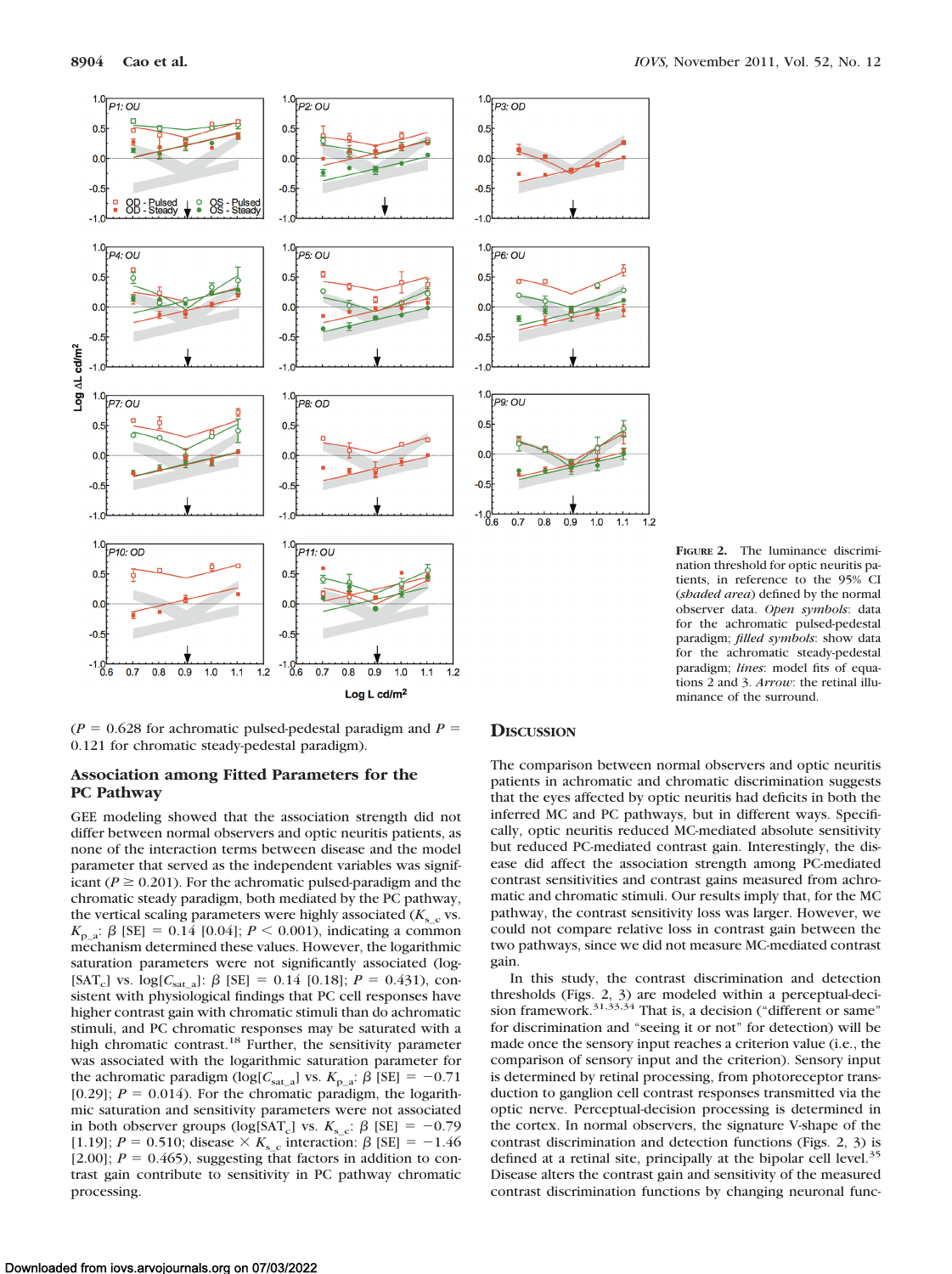

**FIGURE 3.** The L/M discrimination threshold in optic neuritis patients, in reference to the 95% CIs (*shaded area*) defined by the normal observer data. Lines: model fits of equation 4. *Arrow*: the retinal illuminance of the surround.

tion at one or multiple sites in the visual pathway.35 Simply, contrast gain and sensitivity can be considered within this framework at three sites: a site before the contrast-processing site (outer retina, photoreceptor level), within the site that defines the signature V-shape (inner retina, bipolar or ganglion cells), or at postretinal sites (optic nerve, cortex).

An alteration in contrast sensitivity in the presence of normal contrast gain can result from a change in quantum efficiency and/or phototransduction noise in the photoreceptors, or a change in decision processing (such as decision criterion variation or a change in sensory information accumulation) $35$ in the cortex. At the photoreceptor level, a decrease in quantum efficiency or noise can lead to a change in contrast sensitivity in the pedestal tasks, but even a 10-time decrease (1 log unit) in photopic light level does not reduce cone contrast gain substantially for estimated PC or MC pathways.<sup>53,54</sup> The functional consequences of early changes are complex and not easy to characterize because of the compensatory effects of retinal adaptational mechanisms. Studies show that stimulus noise can decrease chromatic sensitivity without altering contrast gain parameters,<sup>55</sup> and adding noise to the stimuli may differentially impact on PC and MC contrast sensitivity.<sup>56</sup> Therefore, the reduction in MC mediated contrast sensitivity in the optic neuritis patients observed in this study may reflect an anomalous retinal and/or higher order processing. It has been previously recognized that if LGN inputs to the cortex are impaired, there may be adaptive changes in the cortex, such as lateral occipital complexes and other higher visual areas, possibly leading to a change in decision processing.57–59

A change in contrast gain alters the slopes of the V-shaped contrast discrimination function and can be caused by an alteration in neural noise (arising in the retinal contrast-processing site; the postretinal site, including optic nerve or cortex) or response compression (from a retinal or postretinal site).<sup>35</sup> Noise arising in the optic nerve or brain can also change the contrast gain. One way of characterizing the precision of information carried in a spike train is by the signal-to-noise ratio. Recordings from cat *X* and *Y*<sup>60</sup> and primate PC and MC ganglion cells<sup>61</sup> show noise to be relatively independent of contrast. Since stimulus related spike rate increases with contrast, the signal-to-noise ratio increases with contrast. If there is sufficient postretinal noise to degrade visual function, the measured contrast gain function will be altered in a specific way. The signal-to-noise ratio for discrimination near the adapting retinal illuminance is lower than the signal-to-noise ratio for discrimination that involves a large step from the adapting retinal illuminance. Thus, the arms of the V will assume shallower slopes. Observers would require more contrast to discriminate contrast changes at low pedestal contrasts compared with higher pedestal contrasts, indicative of a specific type of shallowing of the contrast gain slope. Response compression, however, will produce a different alteration in the contrast gain function. With large contrast steps from the adapting retinal illuminance, a higher than normal contrast is required for discrimination. Thus, discrimination near the adapting retinal illuminance could be normal or near normal, whereas discrimination for a stimulus with a large contrast step from the adapting retinal illuminance could be impaired. We saw V shapes from optic neuritis data that were consistent with either the neural noise interpretation (e.g., P9, OD, Fig. 2) or the response compression interpretation (e.g., P3, OD, Fig. 2). These results suggests that PC-mediated contrast gain loss had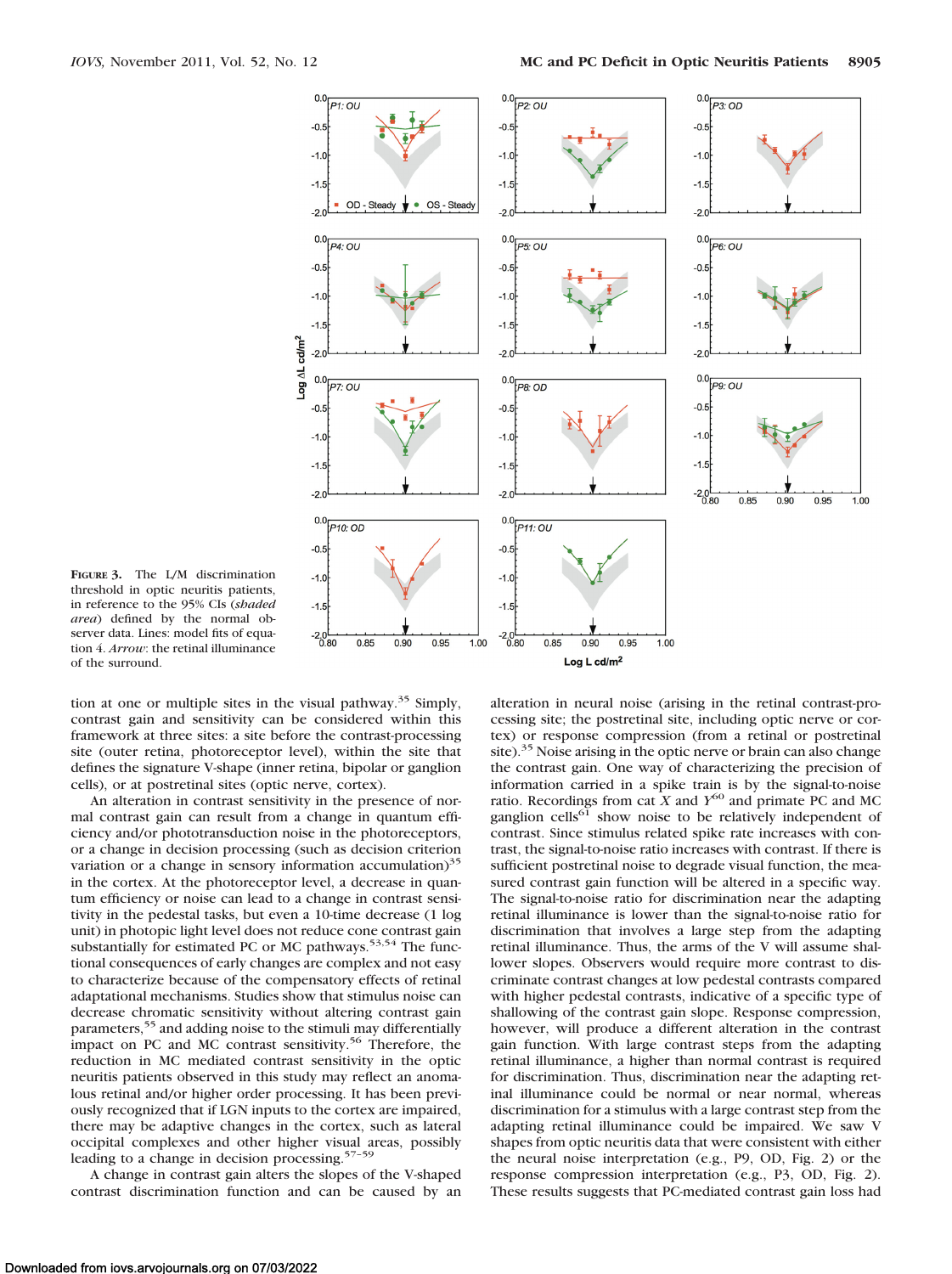

**FIGURE 4.** Box plots for the median (50th percentile, the band inside the box) and interquartile range (25th–75th percentile, the bottom and top edges of the box) of the fitted contrast sensitivity and contrast gain parameters in normal eyes and affected eyes. *Left*: model parameters for achromatic paradigms (*top*: steady-pedestal; *middle* and *bottom*: for pulsed-pedestal). *Right*: model parameters for chromatic paradigm. The *P* values are from age-controlled GEE analyses.

multiple etiologies, some of which may be retinal and some postretinal.

As we know from optical coherence tomography (OCT) analysis, retinal nerve fiber layer (RNFL) attenuation can occur in patients with MS who have never had an episode of optic neuritis.62 That said, those individuals with an established history of optic neuritis typically have significantly more NFL attenuation than do those with MS without optic neuritis. $63,64$ The OCT results we have for three patients (5/6 eyes affected) in this study (P2, P9, and P11), showed a reduction in RNFL thickness in five affected eyes (mean  $\pm$  SD: 74  $\pm$  6.2  $\mu$ m), compared with normative data. RNFL thicknesses and contrast sensitivity and gain parameters were all negatively correlated, although they did not reach statistical significance because of the small sample size (Pearson correlation between  $-0.31$ and  $-0.83$ ;  $P = 0.08 - 0.61$ ). These results imply that alterations in retinal processing play a significant role in reducing MCmediated sensitivity and PC-mediated contrast gain in patients with optic neuritis, although we cannot rule out the involvement of alterations in higher order processing.

#### *Acknowledgments*

The authors thank Neha Chaudhary for assistance in the early phase of the study.

#### *References*

- 1. Hess RF, Plant GT. The psychophysical loss in optic neuritis: spatial and temporal aspects. In: Hess RF, Plant GT, eds. *Optic Neuritis.* Cambridge, UK: University of Cambridge Press; 1986: 109 –151.
- 2. Foster DH. The psychophysical loss in optic neuritis: luminance and colour aspects. In: Hess RF, Plant GT, eds. *Optic Neuritis.* Cambridge, UK: University of Cambridge Press; 1986:152–191.
- 3. Rucker JC, Sheliga BM, FitzGibbon EJ, Miles FA, Leigh RJ. Contrast sensitivity, first-order motion and initial ocular following in demyelinating optic neuropathy. *J Neurol.* 2006;253:1203–1209.
- 4. Caruana PA, Davies MB, Weatherby SJM, et al. Correlation of MRI lesions with visual psychophysical deficit in secondary progressive multiple sclerosis. *Brain.* 2000;123:1471–1480.
- 5. Fallowfield L, Krauskopf J. Selective loss of chromatic sensitivity in demyelinating disease. *Invest Ophthalmol Vis Sci.* 1984;25:771– 773.
- 6. Flanagan P, Zele AJ. Chromatic and luminance losses with multiple sclerosis and optic neuritis measured using dynamic random luminance contrast noise. *Ophthalmic Physiol Opt.* 2004;24:225–233.
- 7. Flanagan P, Markulev C. Spatiotemporal selectivity of loss of colour and luminance contrast sensitivity with multiple sclerosis and optic neuritis. *Ophthalmic Physiol Opt.* 2005;25:57– 65.
- 8. Grigsby SS, Vingrys AJ, Benes SC, Kingsmith PE. Correlation of chromatic, spatial, and temporal sensitivity in optic-nerve disease. *Invest Ophthalmol Vis Sci.* 1991;32:3252–3262.
- 9. Porciatti V, Sartucci F. Retinal and cortical evoked responses to chromatic contrast stimuli: specific losses in both eyes of patients with multiple sclerosis and unilateral optic neuritis. *Brain.* 1996; 119:723–740.
- 10. Mullen KT, Plant GT. Color and luminance vision in human optic neuritis. *Brain.* 1986;109:1–13.
- 11. Moura ALD, Teixeira RAA, Oiwa NN, et al. Chromatic discrimination losses in multiple sclerosis patients with and without optic neuritis using the Cambridge Colour Test. *Vis Neurosci.* 2008;25: 463– 468.
- 12. Mullen KT, Plant GT. Anomalies in the appearance of colors and of hue discrimination in optic neuritis. *Clin Vision Sci.* 1987;1:303– 316.
- 13. Plant GT, Hess RF. Temporal frequency discrimination in optic neuritis and multiple-sclerosis. *Brain.* 1985;108:647– 676.
- 14. Dain SJ, Rammohan KW, Benes SC, Kingsmith PE. Chromatic, spatial, and temporal losses of sensitivity in multiple-sclerosis. *Invest Ophthalmol Vis Sci.* 1990;31:548 –558.
- 15. Ventura DF, Quiros P, Carelli V, et al. Chromatic and luminance contrast sensitivities in asymptomatic carriers from a large Brazilian pedigree of 11778 Leber hereditary optic neuropathy. *Invest Ophthalmol Vis Sci.* 2005;46:4809 – 4814.
- 16. Dacey DM. Parallel pathways for spectral coding in primate retina. *Annu Rev Neurosci.* 2000;23:743–775.
- 17. Kaplan E. The M, P, and K pathways of the primate visual system. In: Chalupa LM, Werner JS, eds. *The Visual Neuroscience*. Cambridge, MA: MIT Press; 2004:481– 493.
- 18. Lee BB, Martin PR, Valberg A. Sensitivity of macaque retinal ganglion cells to chromatic and luminance flicker. *J Physiol* (*Lond*)*.* 1989;414:223–243.
- 19. Kaplan E, Lee BB, Shapley RM. New views of primate retinal function. In: Osborne N, Chader J, eds. *Progress in Retinal Research*. Oxford, UK: Pergamon Press; 1990:273–336.
- 20. Derrington AM, Krauskopf J, Lennie P. Chromatic mechanisms in lateral geniculate nucleus of macaque. *J Physiol* (*Lond*)*.* 1984;357: 241–265.
- 21. Shapley RM, Reid RC, Kaplan E. Receptive field structure of P and M cells of the monkey retina. In: Valberg A, Lee BB, eds. *From Pigments to Perception*: *Advances in Understanding the Visual Process*. New York: Plenum Press; 1991:95–104.
- 22. Smith VC, Lee BB, Pokorny J, Martin PR, Valberg A. Responses of macaque ganglion cells to the relative phase of heterochromatically modulated lights. *J Physiol* (*Lond*)*.* 1992;458:191–221.
- 23. Shapley RM, Enroth-Cugell C. Visual adaptation and retinal gain controls. *Prog Retin Eye Res.* 1984;3:263–346.
- 24. Ferrera VP, Nealey TA, Maunsell JH. Mixed parvocellular and magnocellular geniculate signals in visual area V4. *Nature.* 1992; 358:756 –761.
- 25. Lennie P. Roles of M and P pathways. In: Shapley R, Lam DMK, eds. *Contrast Sensitivity*. Cambridge MA: MIT Press; 1993:201–213.
- 26. Lee BB, Pokorny J, Smith VC, Martin PR, Valberg A. Luminance and chromatic modulation sensitivity of macaque ganglion cells and human observers. *J Opt Soc Am A.* 1990;7:2223–2236.